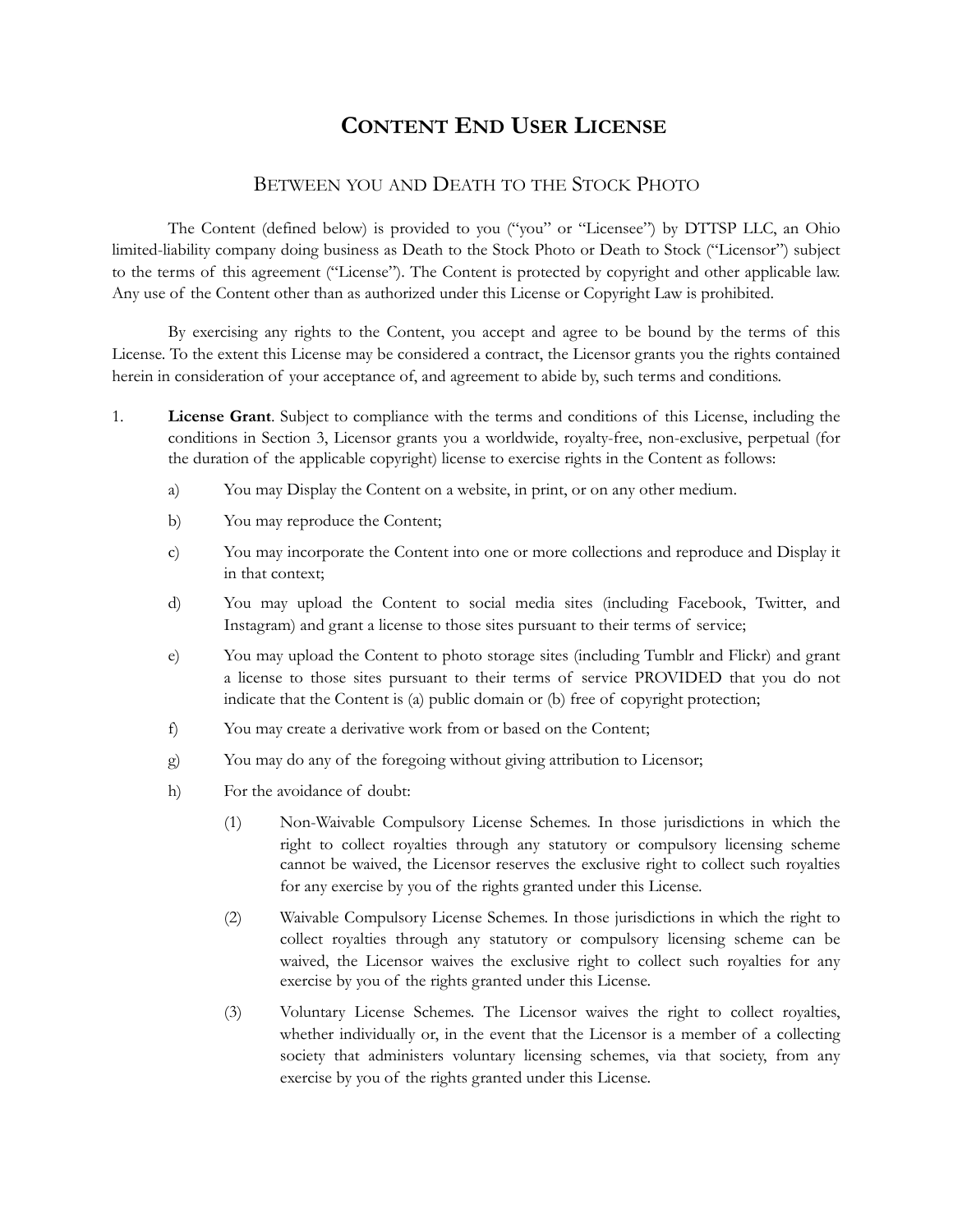The above rights may be exercised in all media and formats whether now known or hereafter devised. The above rights include the right to make such modifications as are technically necessary to exercise the rights in other media and formats. All rights not expressly granted by Licensor are hereby reserved.

- 2. **Fair Dealing**. Nothing in this License is intended to reduce, limit, or restrict any uses free from copyright or rights arising from limitations or exceptions that are provided for in connection with copyright protection under copyright law or other applicable laws.
- 3. **Conditions of Use**. The license granted in Section [1](#page-0-0) above is expressly made subject to and limited by the following conditions on your use of the Content. For the avoidance of doubt, the following are conditions of the License and indicate the conditions under which the Content may be used as otherwise provided herein. Any use of the Content other than in conformance with these conditions is outside the scope of the License, and a violation of the Copyright Act:
	- a) **Distribution and Passing Off Prohibited**. You may not Distribute (including sell or sublicense) the Content, or any compilation including or derivative work based on the Content, but you may Display the Content commercially as part of a publication, compilation, or product (for example, the Content may be used in a magazine that is sold to consumers, on a website through which goods or services are sold, as part of an advertisement campaign, or on product packaging). Attribution is not required, but you may not pass the Content off as your own.
	- b) **No Endorsement**. You may not implicitly or explicitly assert or imply any connection with, sponsorship from, or endorsement by any model, object, or entity appearing in any Content, the original author of the Content, or the Licensor, without the separate, express, prior written permission of such person or applicable rights holder. If you use the Content in any manner, you must, to the extent practicable, remove any reference to any such person or applicable rights holder upon request by Licensor.
	- c) **This License Follows the Content**. You may use the Content only under the terms of this License. If you Distribute an adaptation of the Content for use by third parties, you must include a copy of, or reference to, this License with every copy of the adapted Content that you Distribute. You may not impose any additional terms or technological measures on the Content that restrict this License or the ability of the recipient of the Content to exercise the full rights of this License. You must keep intact all notices that refer to this License and to the disclaimer of warranties and indemnification provision herein with every copy of the adapted Content that you Distribute. This Sub-Section applies to the Content as incorporated into a collection, but this does not require the collection apart from the Content itself to be made subject to the terms of this License. You may impose more restrictive terms on the use of any adaptation that you have created.
	- d) **Defamatory and Illicit Use**. You may not Display or Distribute the Content in connection with pornography, hate speech, or other illicit content, or in a manner likely to defame, insult, or embarrass the model, original author, Licensor, or other rights holder. The determination of whether any use of the Content violates the restrictions of this Section may be made by Licensor in its sole and absolute discretion. You agree to immediately terminate any such use on Licensor's request.
	- e) **Violation of Copyright or Trademark**. You may not Display or Distribute the Content in any manner that would violate any applicable copyright or trademark law.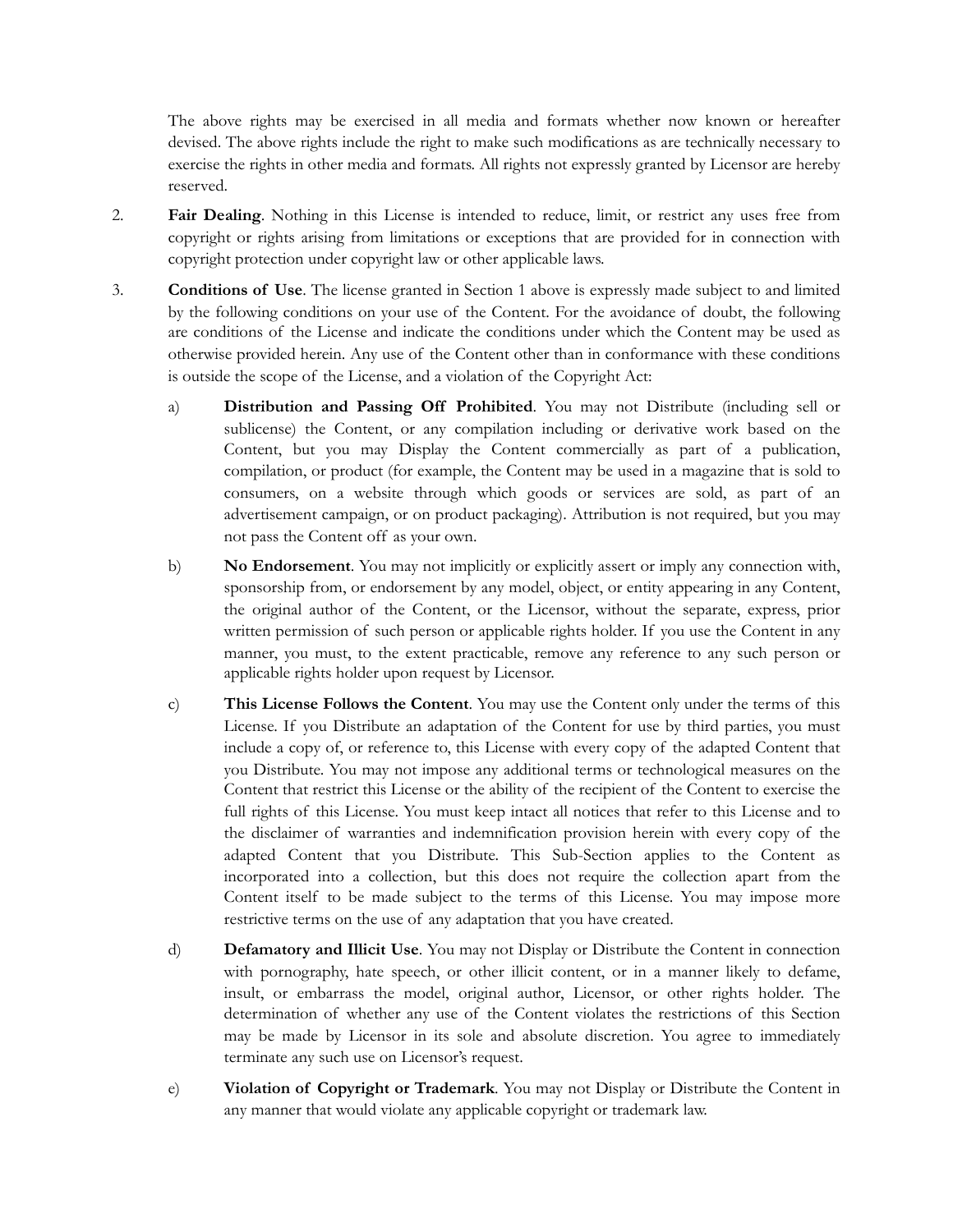- 4. **REPRESENTATIONS, WARRANTIES, AND DISCLAIMER**. LICENSOR OFFERS THE CONTENT "AS IS" AND MAKES NO REPRESENTATIONS OR WARRANTIES OF ANY KIND CONCERNING THE CONTENT OR ANY ELEMENT THEREOF, EXPRESS, IMPLIED, STATUTORY, OR OTHERWISE, INCLUDING, WITHOUT LIMITATION, WARRANTIES OF TITLE, MERCHANTABILITY, FITNESS FOR A PARTICULAR PURPOSE, NONINFRINGEMENT, OR THE ABSENCE OF LATENT OR OTHER DEFECTS, ACCURACY, OR THE PRESENCE OR ABSENCE OF ERRORS, WHETHER OR NOT DISCOVERABLE. SOME JURISDICTIONS DO NOT ALLOW THE EXCLUSION OF IMPLIED WARRANTIES, SO SUCH EXCLUSION MAY NOT APPLY TO YOU.
- 5. **Limitations on Liability**. Except to the extent required by applicable law, in no event will Licensor be liable to you on any legal theory for any special, incidental, consequential, punitive, or exemplary damages arising out of this license or the use of the Content, even if Licensor has been advised of the possibility of such damages.
- 6. **Indemnification**. You agree to indemnify and hold harmless Licensor and its members, affiliates, officers, directors, managers, and employees, from and against any claims, losses, damages, liabilities, costs, and expenses, including reasonable attorneys' fees, arising out of or in connection with your use, including use by any agent of yours, of the Content, any violation of copyright or trademark law, or infringement on any trade-secret or property right of a third party.
- 7. **Termination**. This License and the rights granted hereunder will terminate automatically upon any breach by you of the terms of this License. All sections other than Sections 1 and 2 will survive the termination of this License.
- 8. **Modification of License**. Licensor may withdraw or modify the License at any time, but any such withdrawal or modification will not affect application of the License to your use of the Content, unless and until you have agreed to a modified version of the License. By continuing to access Licensor's website after receiving notice of the new License, you agree to the License, and agree that it supersedes all prior licenses between you and Licensor as to the Content (and as to any Content previously Distributed by Licensor under any other license) in their entirety; if you do not so agree, you must notify Licensor that you reject this modified License within 30 days of your receipt of this License (whether received by email, upon viewing Licensor's website, or otherwise), and cease use of the Licensor's website pursuant to the effective Terms of Service.

## 9. **General Provisions**.

- a) If any provision of this License is invalid or unenforceable under applicable law, it will not affect the validity of the remaining terms of this License, and without further action by the parties to this agreement, such provision will be reformed to the minimum extent necessary to make the License valid and enforceable in line with the parties' original intention.
- b) No term or provision of this License may be waived, and no breach consented to, unless such waiver or consent is in writing and signed by the party to be charged with such waiver or consent.
- c) This License constitutes the entire agreement between the parties with respect to the Content. There are no understandings, agreements, or representations with respect to the Content. Licensor will not be bound by any additional provisions that may appear in any communication from you. This License may not be modified without the mutual written agreement of the Licensor and Licensee. This License, and not the "plain English summary" provided on Licensor's website, controls.